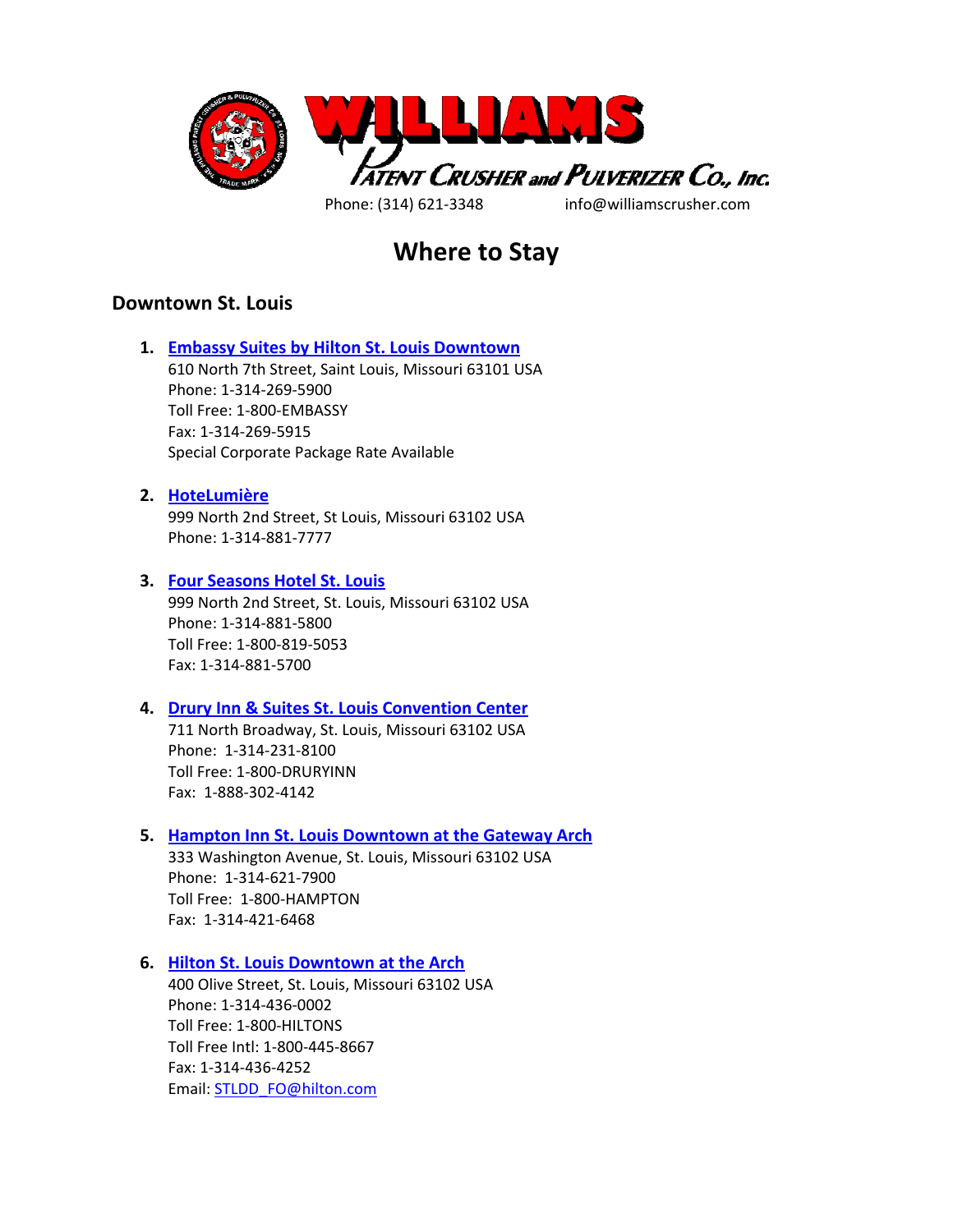#### **7. [Crowne Plaza St. Louis - Downtown](http://www.ihg.com/crowneplaza/hotels/us/en/st-louis/stlrf/hoteldetail)**

200 North 4th Street, St. Louis, Missouri 63102 USA Phone: 1-314-621-8200 Toll Free: 1-877-859-5095 Fax: 1-314-621-8073

## **8. [Hyatt Regency St. Louis at the Arch](http://stlouisarch.hyatt.com/en/hotel/home.html)**

315 Chestnut Street, St. Louis, Missouri 63102 USA Phone: 1-314-655-1234 Fax: 1-314-241-6618

#### **9. [Drury Plaza Hotel St. Louis at the Arch](https://druryhotels.com/locations/st-louis-mo/drury-plaza-hotel-st-louis-at-the-arch)**

2 South 4th Street, St. Louis, Missouri 63102 USA Phone: 1-314-231-3003 Toll Free: 1-800-DRURYINN Fax: 1-877-231-7938

# **10. [Hilton St. Louis at the Ballpark](http://www3.hilton.com/en/hotels/missouri/hilton-st-louis-at-the-ballpark-STLBVHF/index.html)**

1 South Broadway, St. Louis, Missouri 63102 USA Phone: 1-314-421-1776 Toll Free: 1-800-HILTONS Fax: 1-314-331-9029

### **11. [Westin St. Louis](http://www.starwoodhotels.com/westin/property/overview/index.html?propertyID=1248)**

811 Spruce Street, St. Louis, Missouri 63102 USA Phone: 1-314-621-2000 Toll Free: 1-800-937-8461 Fax: 1-314-552-5700

# **12. [Omni Majestic Hotel](http://www.omnihotels.com/hotels/st-louis-majestic?utm_source=tripadvisor&utm_medium=sponsored&utm_content=STLDTN&utm_campaign=ta-hotel-website)**

1019 Pine Street, St. Louis, Missouri 63101 USA Phone: 1-314-436-2355 Toll Free: 1-800-THE-OMNI

### **13. [Magnolia Hotel St. Louis](http://www.magnoliahotels.com/magnolia-stlouis/magnolia-hotel-magnolia-stlouis.php)**

421 North 8th Street St. Louis, Missouri 63101 USA Phone: 1-314-436-9000 Toll Free: 1-888-983-5011

#### **14. [Marriott St. Louis Grand](http://www.marriott.com/hotels/travel/stlmg-marriott-st-louis-grand/)**

800 Washington Avenue, St. Louis, Missouri 63101 USA Phone: 1-314-621-9600 Toll-Free: 1-800-397-1282 Fax: 1-314-621-9601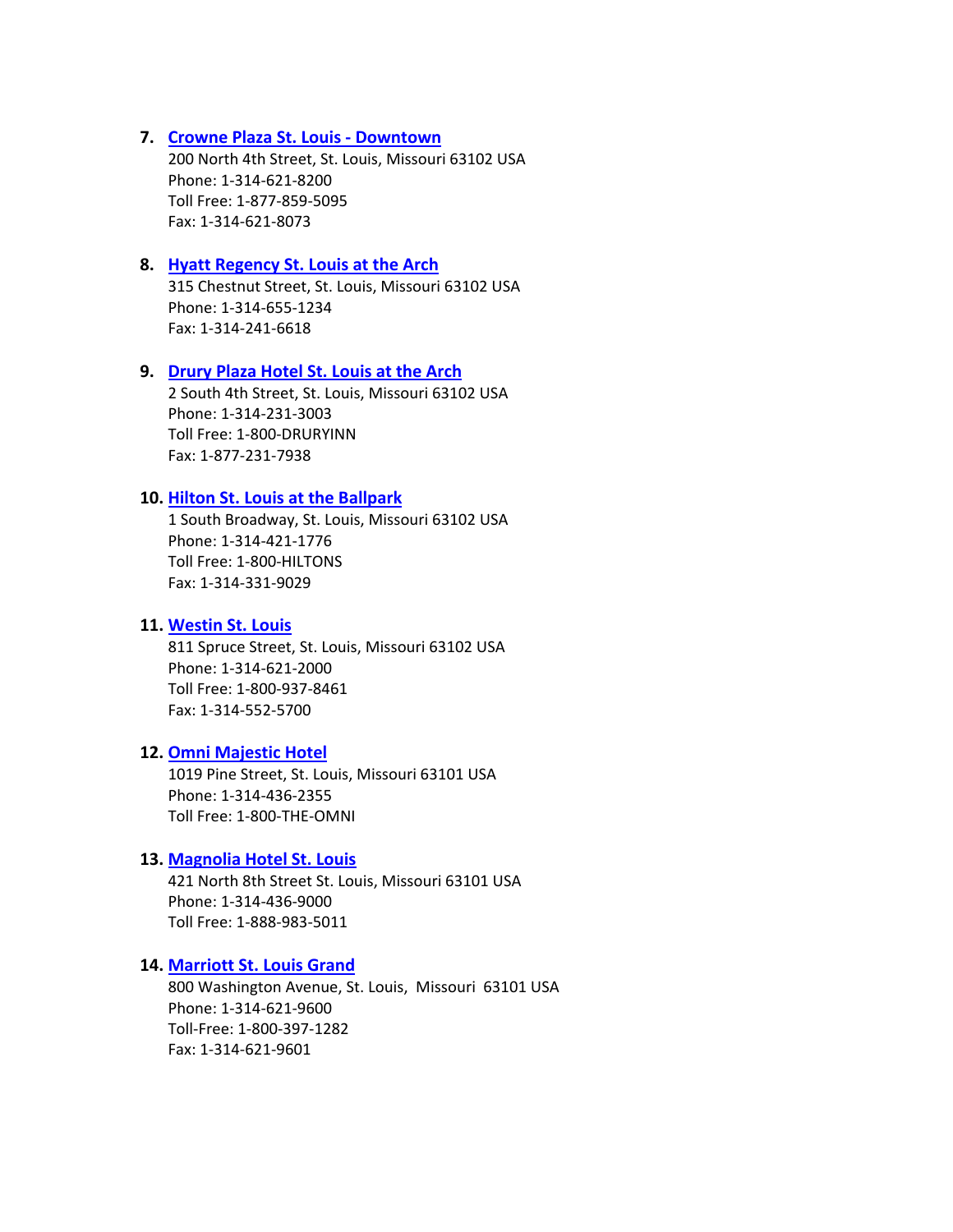**15. [St. Louis Union Station – a DoubleTree by Hilton Hotel](http://doubletree3.hilton.com/en/hotels/missouri/st-louis-union-station-a-doubletree-by-hilton-hotel-STLUSDT/index.html)**

1820 Market Street, St. Louis, Missouri 63103 USA Phone: 1-314-231-1234 Toll Free: 1-855-610-TREE Toll Free-Intl: 1-800-445-8667 Fax: 1-314-923-3970

# **16. [Drury Inn St. Louis at Union Station](https://www.druryhotels.com/locations/st-louis-mo/drury-inn-st-louis-at-union-station)**

201 South 20th Street, St. Louis, Missouri 63103 USA Phone: 1-314-231-3900 Toll Free: 1-800-DRURYINN Fax: 1-888-458-5771

# **Accommodations near St. Louis/Lambert International Airport**

# **17. [Embassy Suites by Hilton St. Louis Airport](http://embassysuites3.hilton.com/en/hotels/missouri/embassy-suites-by-hilton-st-louis-airport-STLESES/index.html)**

11237 Lone Eagle Drive, Bridgeton, Missouri 63044 USA Phone: 1-314-739-8929 Toll Free: 1-800-EMBASSY Fax: 1-314-739-6355

# **18. [Hilton St. Louis Airport](http://www3.hilton.com/en/hotels/missouri/hilton-st-louis-airport-STLHIHF/index.html)**

10330 Natural Bridge Road, St. Louis, Missouri 63134 USA Phone: 1-314-426-5500 Toll Free: 1-800-HILTONS Fax: 1-314-426-3429

# **20. [Drury Inn St. Louis Airport](https://www.druryhotels.com/locations/st-louis-mo/drury-inn-st-louis-airport)**

10490 Natural Bridge Road, St. Louis, Missouri 63134 USA Phone: 1-314-423-7700 Toll Free: 1-800-DRURYINN Fax: 1-888-423-5174